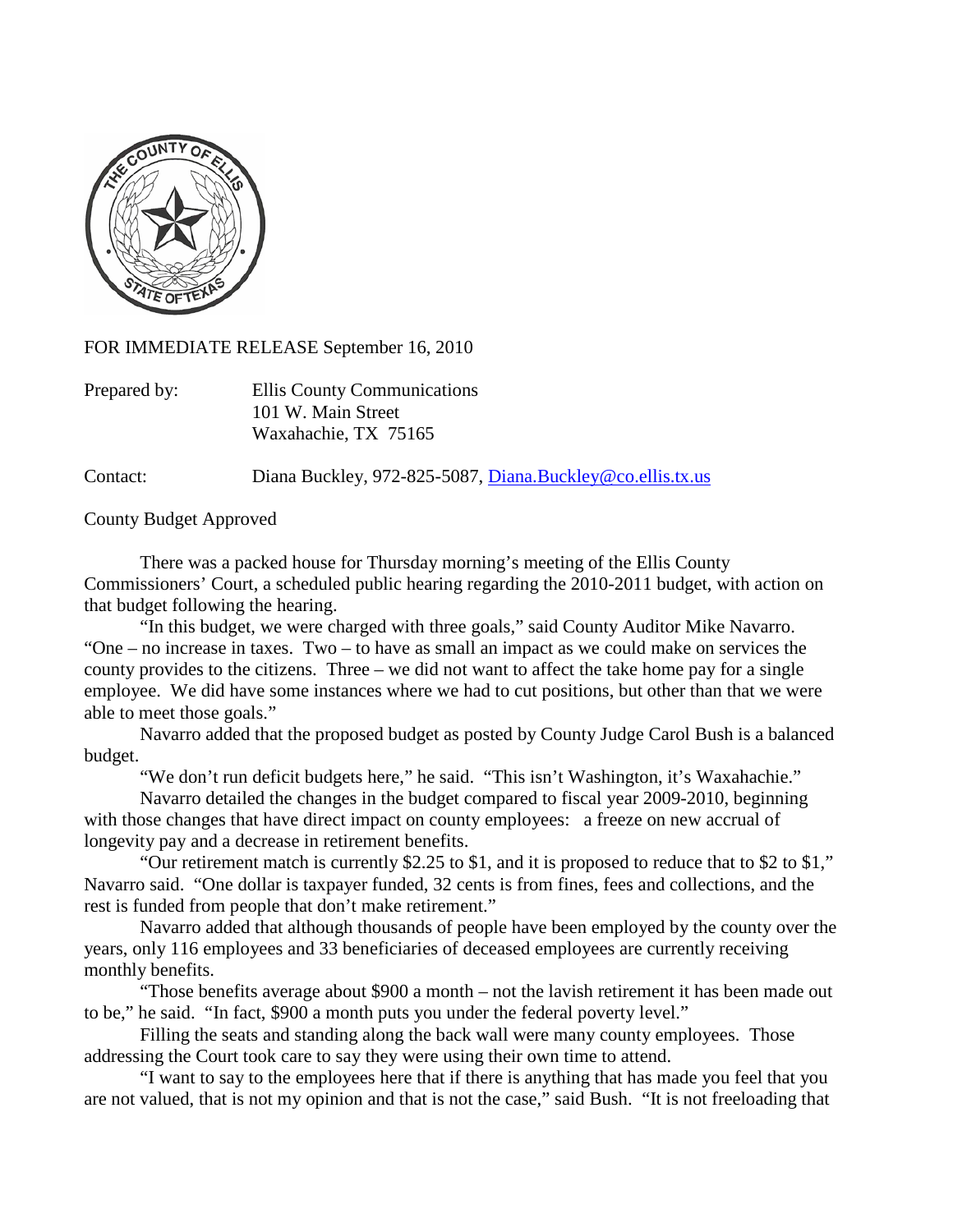you get a paycheck. It is not freeloading that you get retirement benefits. So if there has been any hint that your contributions are less than honorable or worthy, I want to dispel that right now."

Lt. Jason Westmoreland of the Sheriff's Office was the first employee to address the Court, representing the Sheriff's Association's 120 members. Westmoreland commended Commissioner Bill Dodson, pct. 2 and Commissioner Ron Brown, pct. 4 for taking time to meet with employees regarding proposed cuts.

"The Sheriff's Office has not seen a pay increase since 2000 when we asked the voters for one," he added. "Cost of living adjustments have been given out, but the cost of living has risen at a higher pace, so this means for years we have taken cut after cut after cut. Sooner or later you are going to back us into a corner, and the Sheriff's Association will have no choice but to come out swinging."

Carla Phillips, a three-year employee of the County Clerk's Office, told the court that the murder of her mother-in-law four years ago had brought home to her family the importance of keeping competent county employees. "I am here to show support for the proposed budget as filed," Phillips said. "It will negatively affect county employees, but it will minimally do so."

Sam Knoll, an 18-year employee with Road and Bridge Precinct 1, focused his remarks on the service provided to the public.

"In precinct 1, we don't have potholes – ours are filled. At 2 o'clock in the morning, when the Sheriff's Department calls and says a storm has knocked trees down in the streets, we don't wait till morning. In the morning, when our taxpayers get out to go to their jobs to earn their retirement, they don't have to wonder is the water over the road: county employees have been out that night and put up warning signs," he said. "Over the past six years, precinct one has reconstructed an average of 25 miles per year, not counting the preventive maintenance we do."

Conard Yates of Waxahachie, who is not an employee of the county, joined Knoll in advising the Court that it might make more sense to approve a slight tax increase than to cut employee wages and benefits.

"My recommendation is as follows," he said. "Look at the tax rate and carefully consider developing a formula to meet our budget and not ask only our hourly and salaried employees to make a sacrifice to balance the budget. Let's all do our fair share."

Former County Treasurer Ron Langenheder voiced his continued opposition to an increase in the salaries of elected officials approved in 2006. County Republican Chair Dan Davis encouraged the Court to approve the budget as submitted.

County Clerk Cindy Polley supported the budget as presented, but also pointed out that recent increases in co-pays and deductibles on employee health insurance amounted to a "virtual salary decrease," adding that employees are the county's greatest asset.

"No decrease in benefits is ever welcome, but sometimes it's better than the alternative," she said. "We are happy to have insurance for our families. I am of the opinion that the benefit changes proposed are more palatable than other alternatives. Personnel cuts, furlough days, elimination of longevity and more drastic reductions have all been on the table, and those would be much harder to take than what has been proposed."

Several other employees spoke, some in favor of the proposed budget, and some opposed. All wanted the Court to recognize employees for their dedication and hard work.

"There is no 'us and them,'" said Human Services Director Diana Buckley. "We are all in the same boat. Just like a competition rowing team, someone has to call the cadence, and that's you. Not only do you have to set the budget, you have to set the mood. Your recognition of the